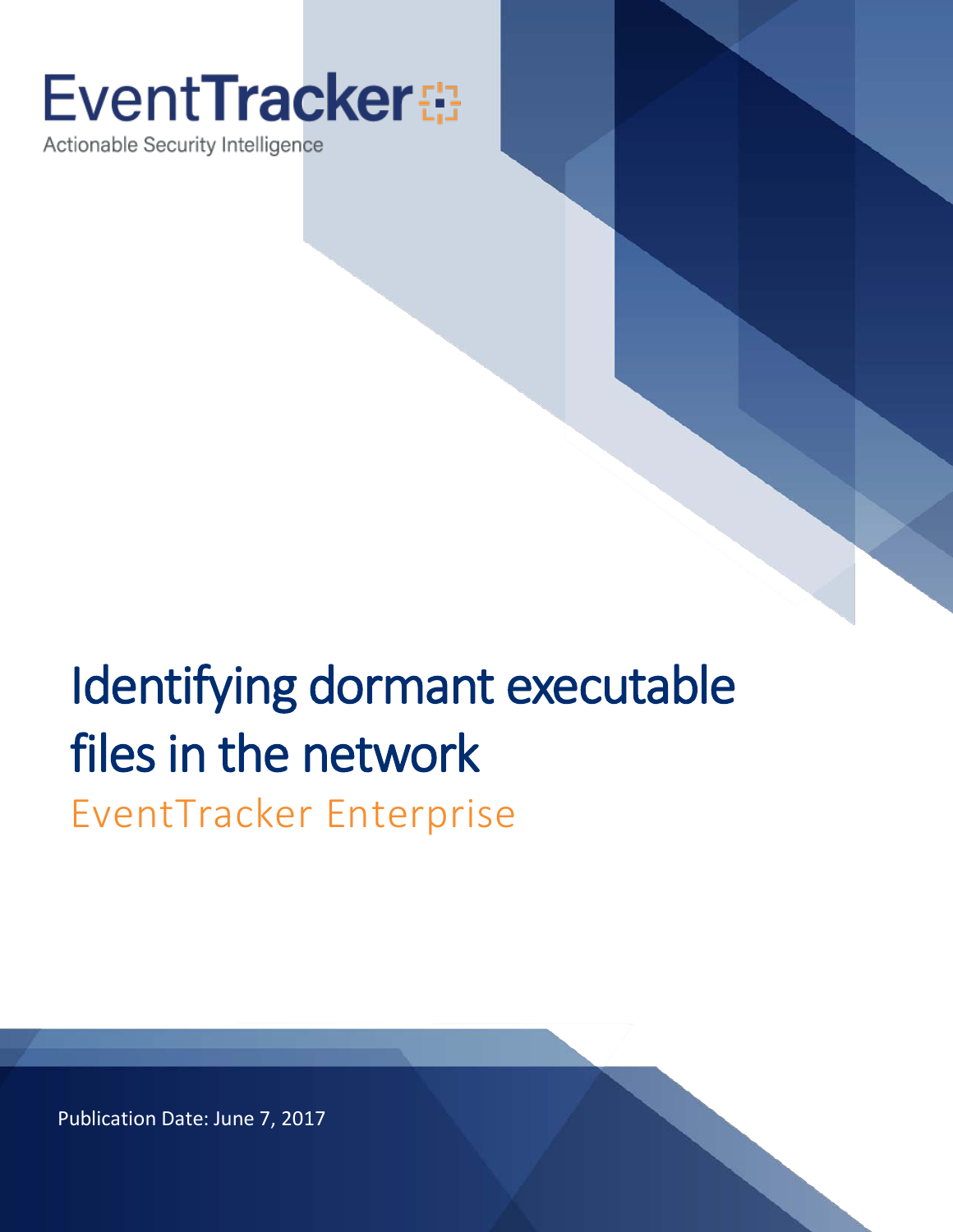### Abstract

The update is designed to display the executed and non-executed files in the Unknown process dashboard.

#### **Who should read this document?**

Customers who use v8.2 Build 14

#### **Why to apply the Update?**

This Update will support the user(s) for identifying the unknown executable and non-executable files in the network based on the last Change Audit snapshot taken.

*The information contained in this document represents the current view of EventTracker. on the issues discussed as of the date of publication. Because EventTracker must respond to changing market conditions, it should not be interpreted to be a commitment on the part of EventTracker, and EventTracker cannot guarantee the accuracy of any information presented after the date of publication.* 

*This document is for informational purposes only. EventTracker MAKES NO WARRANTIES,*  **EXPRESS OR IMPLIED, AS TO THE INFORMATION IN THIS DOCUMENT.** 

*Complying with all applicable copyright laws is the responsibility of the user. Without limiting the rights under copyright, this paper may be freely distributed without permission from EventTracker, if its content is unaltered, nothing is added to the content and credit to EventTracker is provided.* 

*EventTracker may have patents, patent applications, trademarks, copyrights, or other intellectual property rights covering subject matter in this document. Except as expressly provided in any written license agreement from EventTracker, the furnishing of this document does not give you any license to these patents, trademarks, copyrights, or other intellectual property.* 

*The example companies, organizations, products, people and events depicted herein are fictitious. No association with any real company, organization, product, person or event is intended or should be inferred.* 

*© 2017 EventTracker Security LLC. All rights reserved. The names of actual companies and products mentioned herein may be the trademarks of their respective owners.*

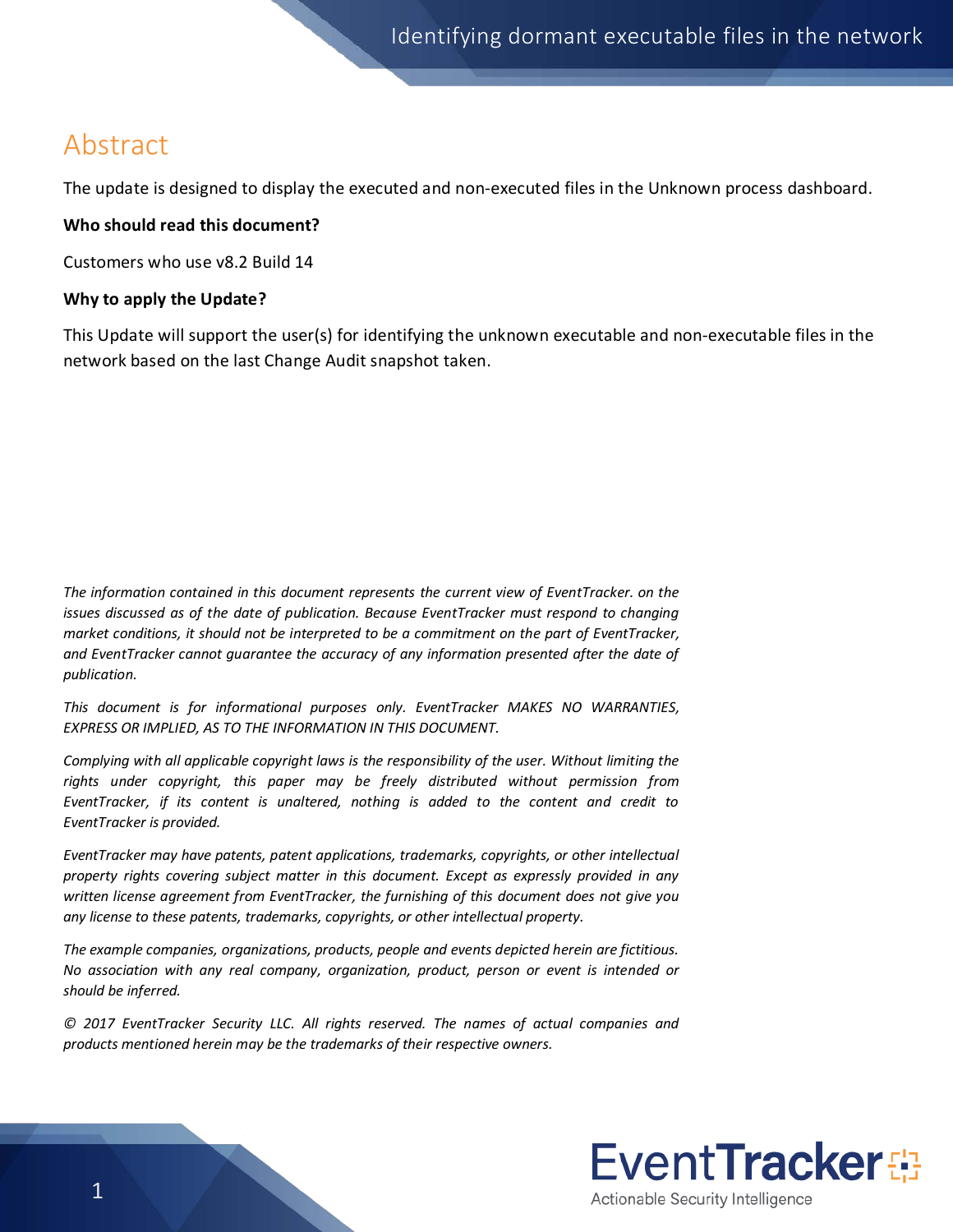## Process to be followed after applying the update

After applying the update, the user(s) will get an option "**Show**" in the Unknown Process Dashboard.

• Login to **EventTracker web** and navigate to **Dashboard->Threats->Unknown Processes**.

| <b>THREATS</b>             |               |                          |                                                 |                                  | Period 04/16 11:39 AM - 04/17 11:39 AM | Refreshed at 04/17 11:39 AM |
|----------------------------|---------------|--------------------------|-------------------------------------------------|----------------------------------|----------------------------------------|-----------------------------|
| ATTACKERS                  | TARGETS       |                          | UNKNOWN PROCESSES                               |                                  |                                        |                             |
| <b>SITE</b><br>PNPL-2-TEST |               | $\vert \mathbf{v} \vert$ | PERIOD<br>$\overline{\mathbf{v}}$<br>Last 1 day | SHOW<br>Executed<br>Not Executed | Total: 13                              | 已主办法                        |
| SIGNED                     | 3<br>UNSIGNED | 10                       | File name $ \mathbf{v} $                        | Search by file name              | QQ                                     | $\overline{\bullet}$        |



• The "**Show**" option is available with dropdown selections as **Executed** and **Not Executed**.

For the executed option selected, it will display all the files which were executed on remote agent.

An example for executed files is shown below:

| <b>SITE</b>                        | PERIOD                   | SHOW                                                 |                   |                                            |              |
|------------------------------------|--------------------------|------------------------------------------------------|-------------------|--------------------------------------------|--------------|
| $\checkmark$<br>PNPL-2-TEST        | Last 1 day               | $\vert \mathbf{v} \vert$<br>Executed<br>$\checkmark$ |                   | Total: 13                                  | <b>C盒券 計</b> |
|                                    |                          |                                                      |                   |                                            |              |
|                                    |                          |                                                      |                   |                                            |              |
|                                    |                          |                                                      |                   |                                            |              |
| 10<br>SIGNED<br>UNSIGNED<br>-3     | File name $ \mathbf{v} $ | Search by file name                                  |                   | QQ                                         | ₽            |
|                                    |                          |                                                      |                   |                                            |              |
| PUBLISHER NAME (3)                 |                          | PRODUCT NAME (7)                                     |                   | SYSTEM NAME (3)                            |              |
| Search                             | QQ                       | Search                                               | QQ                | Search                                     | QQ           |
| <b>SELECT ALL</b><br>L.            |                          | $\Box$ SELECT ALL                                    | $\triangleright$  | $\Box$ SELECT ALL                          |              |
| N/A<br>ш                           | 10                       | Microsoft® Windows® Operating                        | 4                 | PNPL-2-TEST<br>П                           | 11           |
| Microsoft Corporation<br>ப         | 2                        | Microsoft Edge<br>1 L                                | 3                 | Pnpl-testlab6.Toons.local~FQDNs<br>$\perp$ | $\mathbf{1}$ |
| Lenovo<br>$\overline{\phantom{a}}$ | 1                        | N/A<br>П                                             | 2                 | П<br>WIN2K3X64                             | $\mathbf{1}$ |
|                                    |                          | Windows® Internet Explorer                           | $\mathbf{1}$      |                                            |              |
|                                    |                          | Microsoft Office 2013                                | $\checkmark$<br>1 |                                            |              |



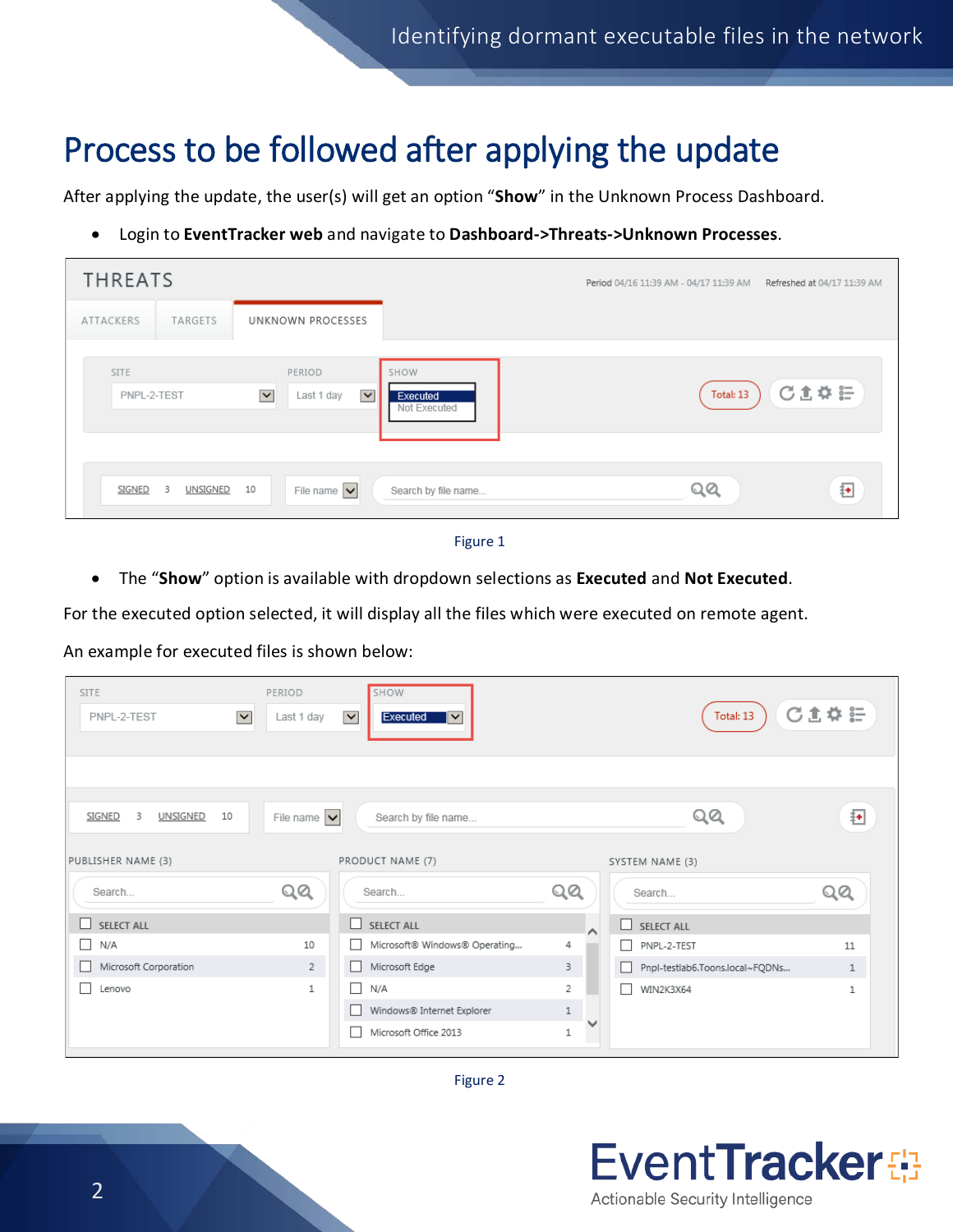The files which were not executed within the enterprise will be displayed under the **not-executed** option based on the previous and last snapshot comparison taken by Change Audit.

**NOTE:** It will consider the Event Id 3400 (File added) and 3401 (File Modified) for displaying the not executed files in the Unknown processes not executed dashboard.

| ATTACKERS<br>TARGETS                        | UNKNOWN PROCESSES                                                                                    |                                               |                |
|---------------------------------------------|------------------------------------------------------------------------------------------------------|-----------------------------------------------|----------------|
| SITE.<br>ET-TEST-1                          | SHOW<br>PERIOD<br>Not Executed V<br>Last 1 day<br>$\overline{\mathbf{v}}$<br>$\overline{\mathbf{v}}$ | Total: 3                                      | <b>C盒券 計</b>   |
| <b>SIGNED</b><br><b>UNSIGNED</b><br>-2<br>1 | File name $\vert \mathbf{v} \vert$<br>Search by file name                                            | QQ                                            | Ð              |
|                                             | PRODUCT NAME (3)                                                                                     |                                               |                |
| PUBLISHER NAME (2)<br>Search                | QQ<br>Search                                                                                         | SYSTEM NAME (2)<br>QQ<br>Search               | QQ             |
| $\Box$ SELECT ALL                           | SELECT ALL<br>u.                                                                                     | $\Box$ SELECT ALL                             |                |
| $\Box$ N/A                                  | IP Messenger for Win<br>$\overline{2}$                                                               | ESXWIN2K8VM1<br>1<br>$\overline{\phantom{a}}$ | $\overline{2}$ |
| Microsoft Corporation                       | Microsoft SQL Server<br>$\mathbf{1}$                                                                 | $\Box$ ET-TEST-1<br>$\mathbf{1}$              | $\mathbf{1}$   |



• The user(s) can export the result in excel by clicking the Export icon  $\blacksquare$  and can add unknown process filters by clicking the icon  $\stackrel{\text{g}}{=}$ .

**NOTE: The Unknown Process filter will now have 9 default filter rules. The user(s) can select from the default rules, if required.**